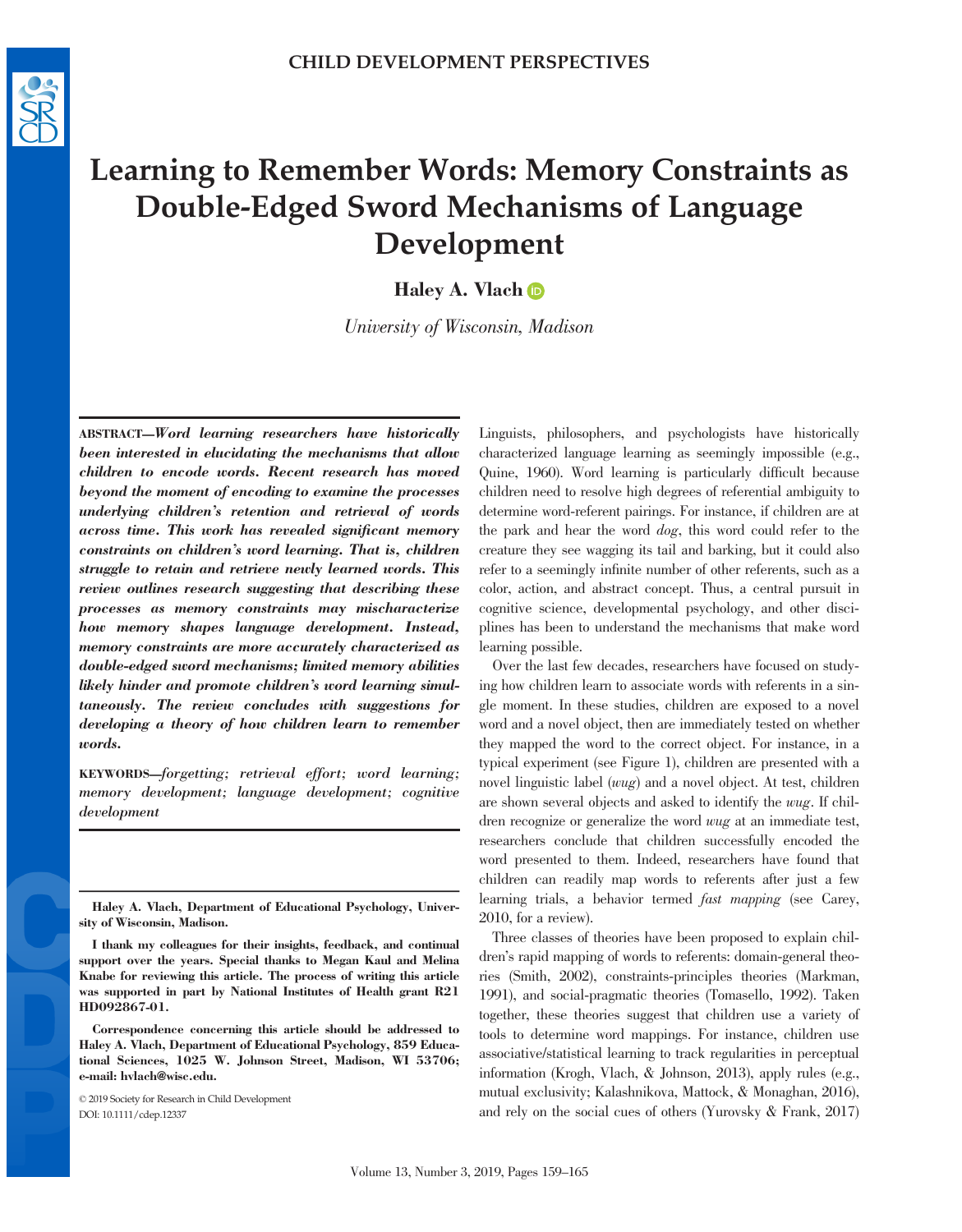

Figure 1. Paradigms used by researchers to study children's word learning. Top panel provides an example of a typical paradigm to study children's encoding of new words. Bottom panel provides examples of recent paradigms used to study children's memory for words. Researchers insert time/retention intervals during learning, after learning, and/or during and after learning in order to determine how forgetting affects children's language acquisition. [Color figure can be viewed at [wileyonlinelibrary.com](www.wileyonlinelibrary.com)]

to learn words. This body of work suggests that referential ambiguity is a problem children solve readily; children have powerful tools for learning the properties and meanings of words.

One limitation of the classic fast mapping paradigm is that word learning is assessed at an immediate test. Consequently, these studies tell us when and how children encode new words, but they tell us little about word learning over time (often termed slow or extended mapping; Carey, 2010). To address this limitation, researchers who study children's language development have conducted tests with a delay between learning and testing (e.g., Horst & Samuelson, 2008; Karaman & Hay, 2018; Vlach, Ankowski, & Sandhofer, 2012; Wojcik, 2013). These studies have sought to determine whether young learners can encode, retain, and retrieve words across time. In this work, infants and children have struggled to remember words across timescales, including seconds (Vlach & Johnson, 2013), minutes (Horst & Samuelson, 2008), days (Vlach & Sandhofer, 2012), and weeks or months (Gordon et al., 2016; Vlach & Sandhofer, 2012; Wojcik, 2017). That is, in these experiments, infants and children failed to reliably identify the wug from a series of objects after a delay. Thus, researchers have concluded that there are significant memory constraints on word learning and language acquisition (e.g., Adams & Gathercole, 2000; Barr, 2013; Endress, Nespor, & Mehler, 2009; Horst & Samuelson, 2008; Vlach & Johnson, 2013).

Many memory constraints likely shape language development; hence, in this review, I focus on one constraint as a case example: children's forgetting of information during and after word mapping. In the first section of the article, I describe how forgetting has been characterized historically as a constraint on language acquisition. While rapidly forgetting words would seem to be an obstacle to word learning, I counter this assumption in the next section, proposing that rapid forgetting of new words is a key factor of children's language development. Thus, forgetting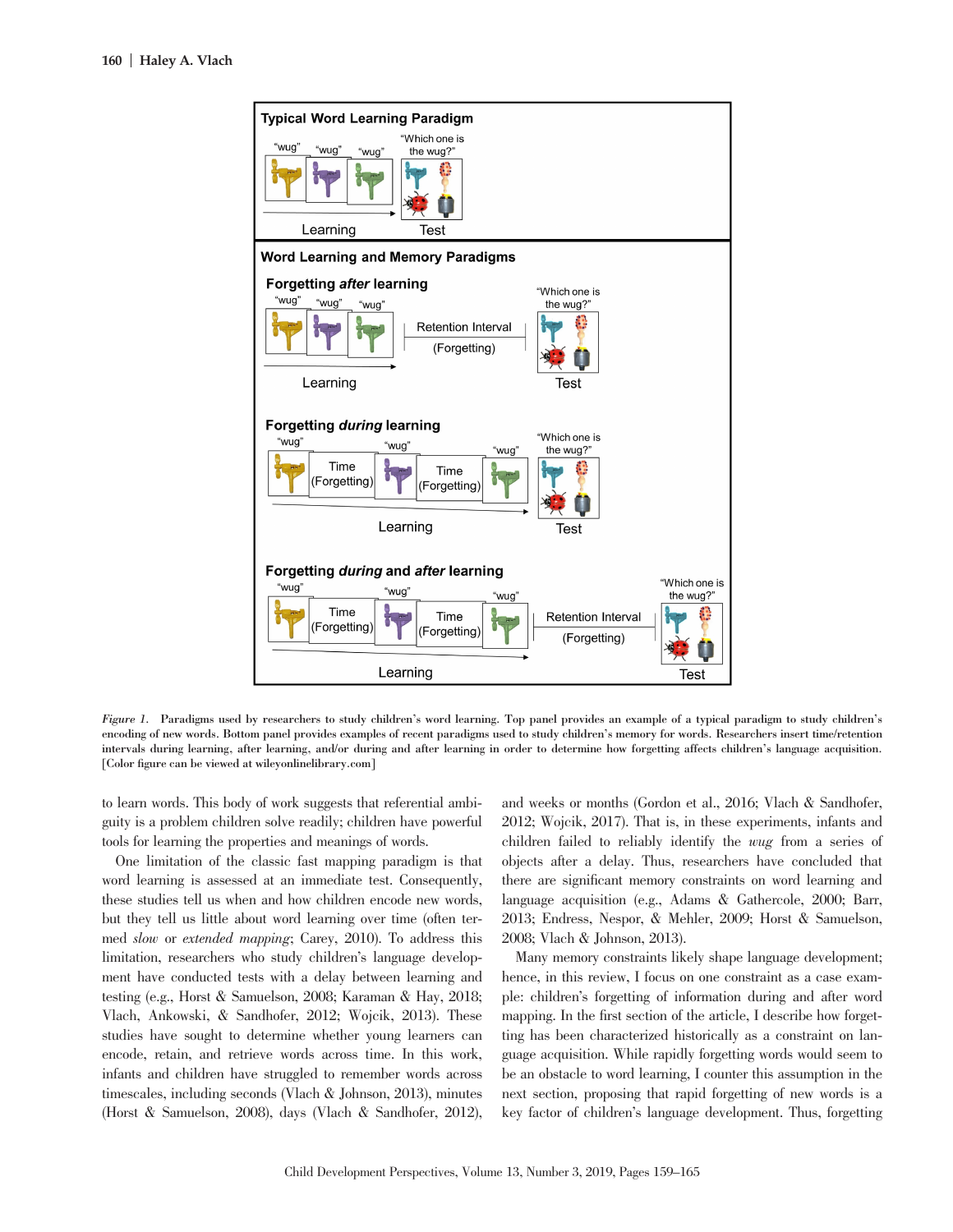serves as an example of how memory constraints are best characterized as double-edged sword mechanisms of learning. Finally, I conclude with recommendations for how researchers can construct a theory of how children learn to remember words.

## FORGETTING AS A BARRIER TO WORD LEARNING

One of the most significant memory constraints on human cognition is the fact that we continuously forget learned information. Forgetting has been studied since the beginning of psychological science and is operationally defined as the diminishing ability to retrieve information across time (Ebbinghaus, 1964; Wixted, 2004). Learners forget information according to a curvilinear function, referred to as a *forgetting curve*. Because forgetting has been studied widely and we know how forgetting unfolds over time, it provides a fruitful way to understand whether and how memory processes affect language development. That is, research on memory suggests that children should forget words in a pattern similar to other types of nonlinguistic information (i.e., according to a forgetting curve) and, if this occurs, that it suggests that language development relies heavily on memory systems. To understand the role of forgetting in children's word learning, researchers insert time intervals between learning events or between learning and testing. The time intervals allow children to forget information, and researchers can observe how this forgetting changes the course of word learning (for examples of these paradigms, see Figure 1).

During the first 2 years of life, small intervals of time between word mapping events constrain infants' language acquisition. As infants grow older, their forgetting slows (Rovee-Collier & Cuevas, 2008) and their word learning is less likely to be constrained by small time intervals. For instance, in one study (Vlach & Johnson, 2013), 16- and 20-month-olds were presented with a cross-situational word learning task in which half the words and objects were presented six times in immediate succession (see Figure 1, classic fast mapping paradigm) and half were presented six times with other learning trials interleaved between presentations (creating 26s time intervals; see Figure 1, forgetting during learning). At an immediate word mapping test, the 16-month-olds demonstrated that they learned words for the objects presented in immediate succession, but not for the objects with inserted time intervals. This suggests that the small-time intervals between presentations caused the 16-month-olds to forget rapidly, to the point where they could no longer successfully retrieve information at subsequent learning events or at the test. However, the 20-month-olds learned words for both the massed and interleaved objects, suggesting that the 26s time intervals did not constrain their word learning.

Although infants may be able to quickly overcome the demands of retaining and retrieving information across short time intervals during learning, retaining and retrieving knowledge after learning appears has a more protracted course of development. Even brief delays between learning and testing can deter children's word learning (Horst & Samuelson, 2008; Vlach et al., 2012; see Figure 1, forgetting after learning). Moreover, years may pass between the time when children can successfully encode words and the time when they can successfully retain and retrieve words across time (Vlach & DeBrock, 2019). For example, children can learn new words via cross-situational statistical learning, which requires them to track co-occurrences between words and objects to encode words, as early as 12 months (Escudero, Mulak, & Vlach, 2016; Smith & Yu, 2008). However, children cannot reliably retain and retrieve words across a 5-minute testing delay during cross-situational statistical learning until age 4 (Vlach & DeBrock, 2019). Indeed, the general time course of word learning is that children encode word mappings as early as 6 months (Bergelson & Swingley, 2012), but do not easily retrieve and produce the same words until a year or more later (Fenson et al., 1994). This work demonstrates that overcoming the challenge of retaining and retrieving words after learning could take up to several years.

Why do we see different developmental trajectories in word mapping versus retaining and retrieving words across time? One reason for the dissociation between encoding and subsequent storage and retrieval of words is that these processes may involve different mechanisms or networks in the brain. In studies of adults with brain injuries, patients reliably mapped words to objects, suggesting that they can encode new words rapidly (Sharon, Moscovitch, & Gilboa, 2011; Warren, Tranel, & Duff, 2016). However, at a delayed test, patients failed to recognize or retrieve the words learned earlier in the experiment. In contrast, healthy adults in a control group did not struggle to retrieve words in a delayed test. These results have led researchers to conclude that certain networks in the brain, such as hippocampal networks, are unnecessary for immediate word mapping but critical to the long-term ability to retain and retrieve words. Thus, underdeveloped hippocampal networks may be the source of children's rapid forgetting of words after learning, and these hippocampal networks may take several years of experience to develop.

Given the findings of this work, researchers have taken a special interest in identifying ways to support children's long-term memory for words and enhance the development of their hippocampal networks. Based on this research, we know that making small changes to the learning environment—such as providing additional environmental cues (Vlach & Sandhofer, 2012), reinstantiating the context in which the word was initially learned (Horst, 2013; Horst, Parsons, & Bryan, 2011; Vlach & Sandhofer, 2011), and distributing learning across time (Vlach et al., 2012) —can improve children's memory for words. However, even when providing these supports, children still forget newly learned words according to a typical forgetting curve. For instance, in one study (Vlach & Sandhofer, 2012), 3-year-olds were presented with a naturalistic fast mapping task in which they were given a novel label while measuring a novel object with a ruler, and then tested on the word mapping immediately, 1 week later, or 1 month later. Across four conditions, children were either given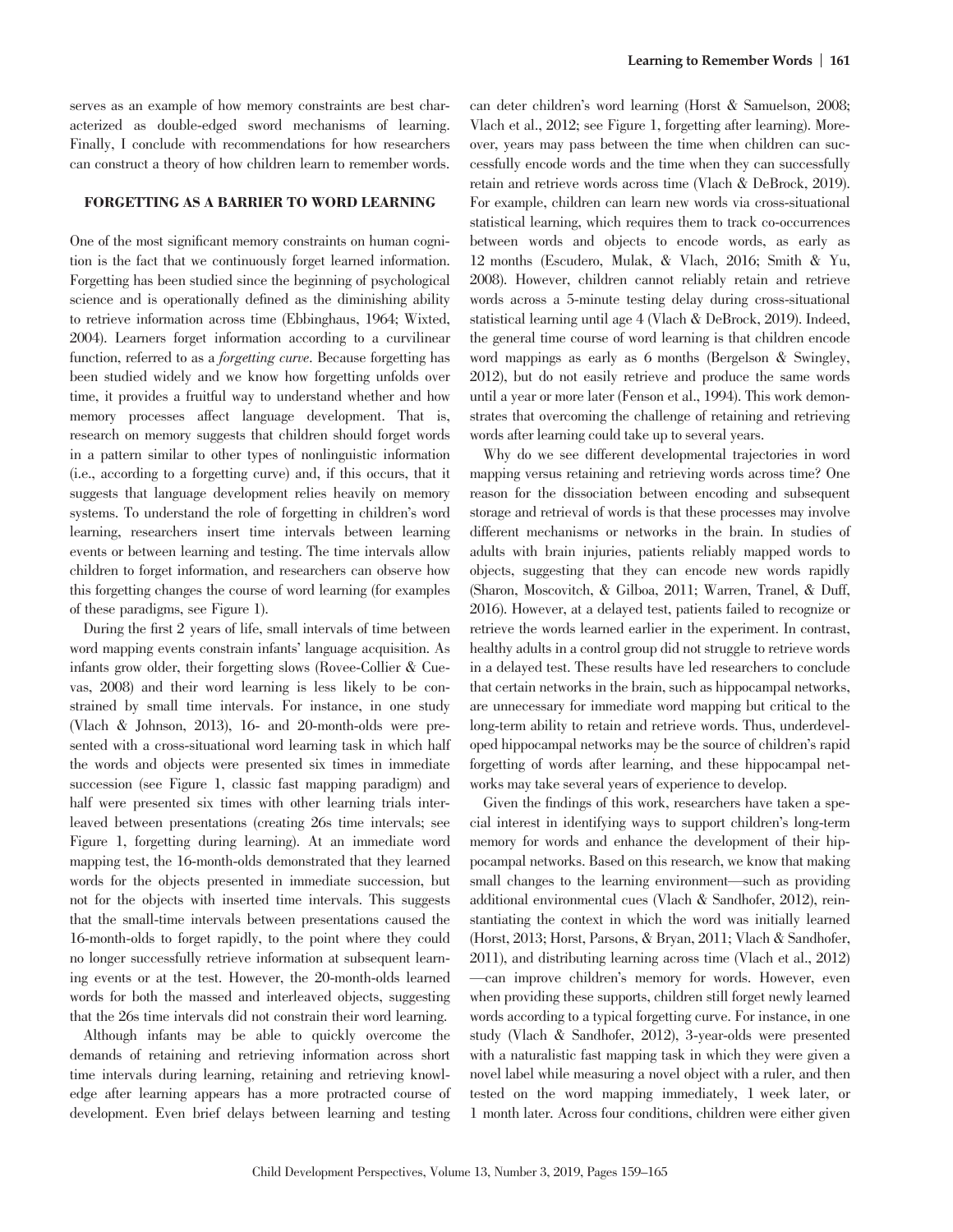no memory cues, one memory cue, two memory cues, or three memory cues. Providing additional memory cues improved children's ability to retain and retrieve words after delays of 1 week and 1 month, but children still forgot words. Thus, like other types of learned information (Bjork & Bjork, 1992), improving the encoding strength of words can slow forgetting, but it cannot prevent forgetting from happening entirely.

This work might suggest that forgetting makes retrieving words more difficult and that forgetting is therefore best characterized as a constraint on language development. However, in the next section, I propose that this memory constraint promotes the ability to learn new words. In particular, I argue that the years infants and children spend struggling to retrieve words is precisely what gives rise to the more fluent retrieval of language observed in older childhood and adulthood.

#### FORGETTING AS A DRIVER OF LANGUAGE DEVELOPMENT

Forgetting makes retrieving information across time more difficult. However, this difficulty in retrieval has a silver lining: Learners must use more cognitive effort to retrieve information, which in turn slows the future rate of forgetting. In memory research on desirable difficulties (Bjork, 1994; also see retrieval effort hypothesis, Pyc & Rawson, 2009), learning conditions that engender challenging retrieval promote long-term memory for information.

In several studies, desirable difficulties promoted children's language development (Vlach et al., 2012; Vlach & Sandhofer, 2011). For instance, in one study (Vlach et al., 2012), 2-yearolds were presented with a novel noun generalization task that had three learning conditions: simultaneous (all objects were presented simultaneously, preventing forgetting during learning), massed (see Figure 1, forgetting after learning), and spaced (see Figure 1, forgetting during and after learning). Children's ability to retrieve and generalize the novel word (e.g., wug) was tested during learning and after a 15-minute delay (see Figure 2 for information on performance across the three conditions). Children in the simultaneous and massed conditions did not struggle to retrieve information during learning (see Figure 2, top figure). In contrast, children in the spaced condition failed to retrieve the words after the first learning trial. Over the course of the learning phase, their ability to retrieve improved with practice, but was still less successful than in the other conditions. At the 15-minute delayed test, children in the spaced condition were the only group that could retain the words learned earlier in the experiment (see Figure 2, bottom figure). Thus, children who forgot during learning had the strongest memory for words.

I propose that the years infants and young children spend failing, struggling, and then successfully retrieving words is what give rise to the more fluent retrieval observed in older childhood and adulthood (for a depiction of how this process unfolds, see Figure 3). At first, infants encode words, but then forget them so

#### **Retrieval Performance During Learning**



**Performance at 15-Minute Delayed Test** 



Figure 2. Results adapted from Vlach et al. (2012; Experiment 2). The top figure represents the mean number of retrieval successes by retrieval event (first retrieval event at second wug presentation, second retrieval event at third wug presentation, and third retrieval event at fourth wug presentation) and condition (simultaneous, massed, and spaced). The bottom figure represents mean number of correct responses at the 15-minute delayed test by presentation timing condition (simultaneous, massed, or spaced). Children in the spaced condition struggled to retrieve words during learning, but had the highest test performance across time. Error bars in both figures represent standard errors. [Color figure can be viewed at [wileyonlinelibrary.com\]](www.wileyonlinelibrary.com)

quickly that they cannot be retrieved after even a brief delay (see the yellow and green forgetting curves in Figure 3). That is, infants and children do not have access to any part of this specific representation (e.g., the shape of the object, the auditory label wug) and these representations cannot be retrieved in the future. Consequently, each time children learn the word wug, it is not bound in memory to previous learning events.

As hippocampal networks improve with maturation and practice retrieving (see the difference in the rate between the yellow and green forgetting curves in Figure 3), older infants and children begin to successfully retrieve components of learned words at subsequent learning events (e.g., retrieving information about the purple *wug* when presented with the blue *wug*, such as the shape of the object). At first, retrieving these words successfully requires much cognitive effort (see the purple vertical dotted line in Figure 3). However, by successfully retrieving words learned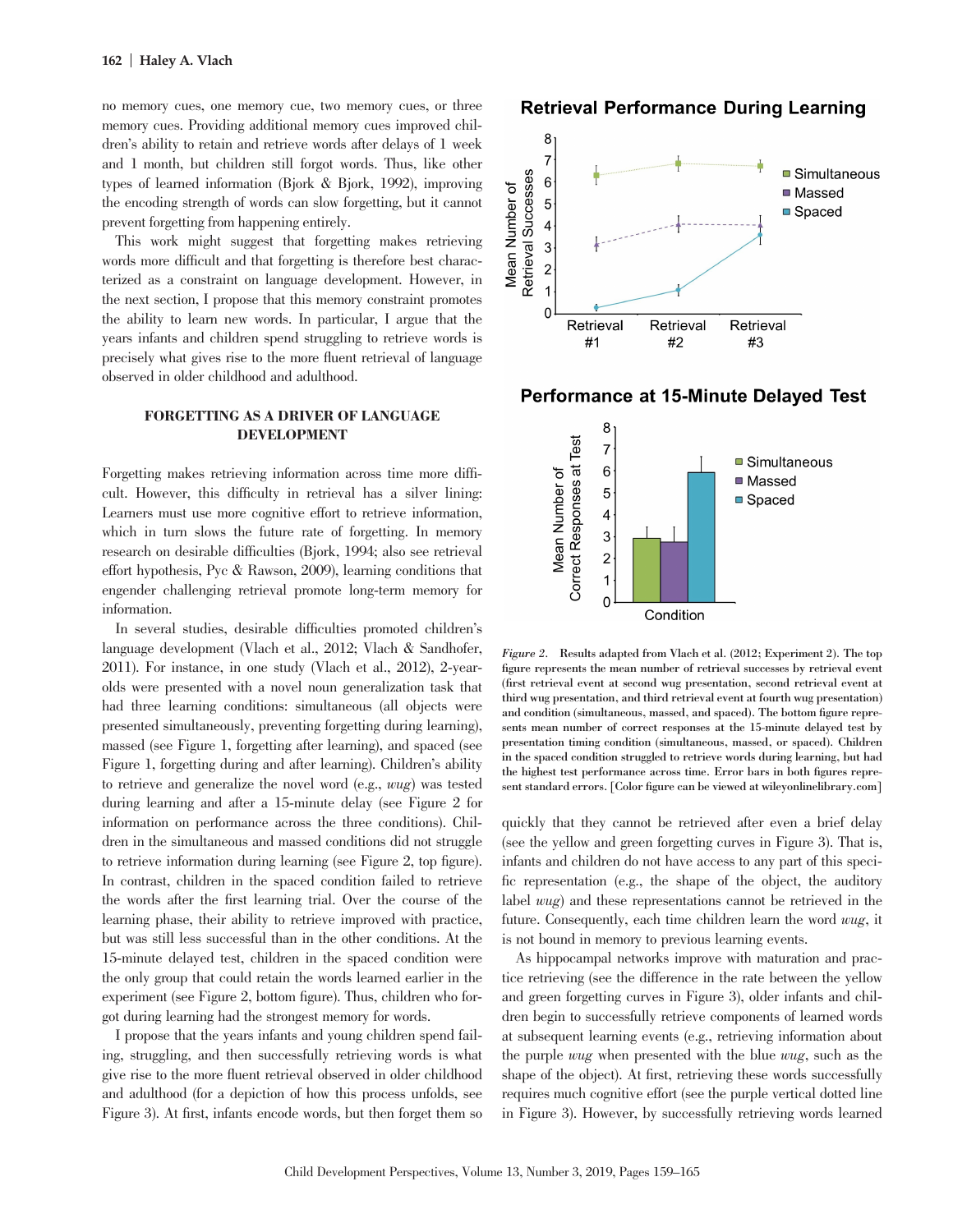

Figure 3. Hypothetical forgetting curves for words. Early in development, children rapidly forget words and are unable to retrieve previous learning (e.g., yellow and green forgetting curves). The horizontal dotted line represents the theoretical point at which information is no longer able to be retrieved from memory. As hippocampal networks mature with practice, forgetting slows. Children are then able to retain and retrieve words from subsequent learning events (e.g., retrieving purple wug when presented with the blue wug). The vertical dotted lines represent the cognitive effort required to retrieve and bind the previous memory with the current word learning event. This cognitive effort results in increased retrieval strength for the word, slowing the future forgetting rate. With each repetition of the word this process continues, eventually leading to slow forgetting and fluent retrieval of words. [Color figure can be viewed at [wileyonlinelibrary.com\]](www.wileyonlinelibrary.com)

earlier, children reactivate the memory of the word and bind it in memory to the current word learning event. This cognitive effort in memory reactivation in turn improves the retrieval strength of the word and slows the future rate of forgetting for that word.

This process repeats itself with each new exposure to the word; with increased exposure comes more practice retrieving words, leading to slower forgetting (see the last forgetting curve in Figure 3) and fluent retrieval (see the shortest dotted vertical line in Figure 3). Children readily retrieve multiple dimensions of the representation (e.g., shape, color, and textures of the object, other related words) with ease. Indeed, repetition is more than just an opportunity to enhance encoding; the forgetting between repetitions gives children experience remembering words. Thus, forgetting is a mechanism that drives children's word learning and language development.

In summary, it is often assumed that rapid forgetting uniformly constrains infants' and children's word learning. Indeed, forgetting causes young learners to fail to retrieve words. However, research shows that forgetting promotes children's long-term memory for words (Vlach, 2014; Vlach et al., 2012). A more accurate characterization of forgetting is that it is a double-edged sword mechanism of word learning: While it causes language development to be slow and difficult initially, it also causes children to dedicate cognitive effort to storing and remembering information, eventually leading them to retrieve words with ease.

### NEXT STEPS: A THEORY OF HOW CHILDREN LEARN TO REMEMBER WORDS

We know relatively little about how infants and children successfully store and retrieve words from long-term memory. As an important next step in the field of language development, we need to shift our focus from debating philosophical arguments of how children encode words (e.g., associative accounts vs. hypothesis-testing accounts) to constructing a theory of how children learn to remember words. This new theoretical account should describe memory constraints as double-edged sword mechanisms; a single memory process, such as forgetting, is likely to simultaneously hinder and promote word learning. Indeed, researchers need to identify both sides of the sword for an accurate characterization of how language acquisition develops.

In building a new theory of how children learn to remember words, I suggest that researchers take the following five steps: First, they should continue studying forgetting and word learning. Forgetting has been researched for a long time (Ebbinghaus, 1964; Wixted, 2004), and researchers have only begun to connect these two areas of work. Second, special consideration should be given to studying memory consolidation; although I have not reviewed that process here, recent research suggests that sleep-dependent consolidation is a critical process in early language development (Dionne et al., 2011; Simon et al., 2016; Werchan & Gómez, 2014). Third, researchers should examine whether and how the nature of the word-referent representation changes with time. Do children retrieve the same representation they encoded during learning? How does retrieving the representation change the representation? Fourth, researchers should identify other memory processes that are considered constraints on language development and determine if these constraints are actually double-edged sword mechanisms. For example, many researchers have claimed that infants' and children's limited working or short-term memory capacities constrain language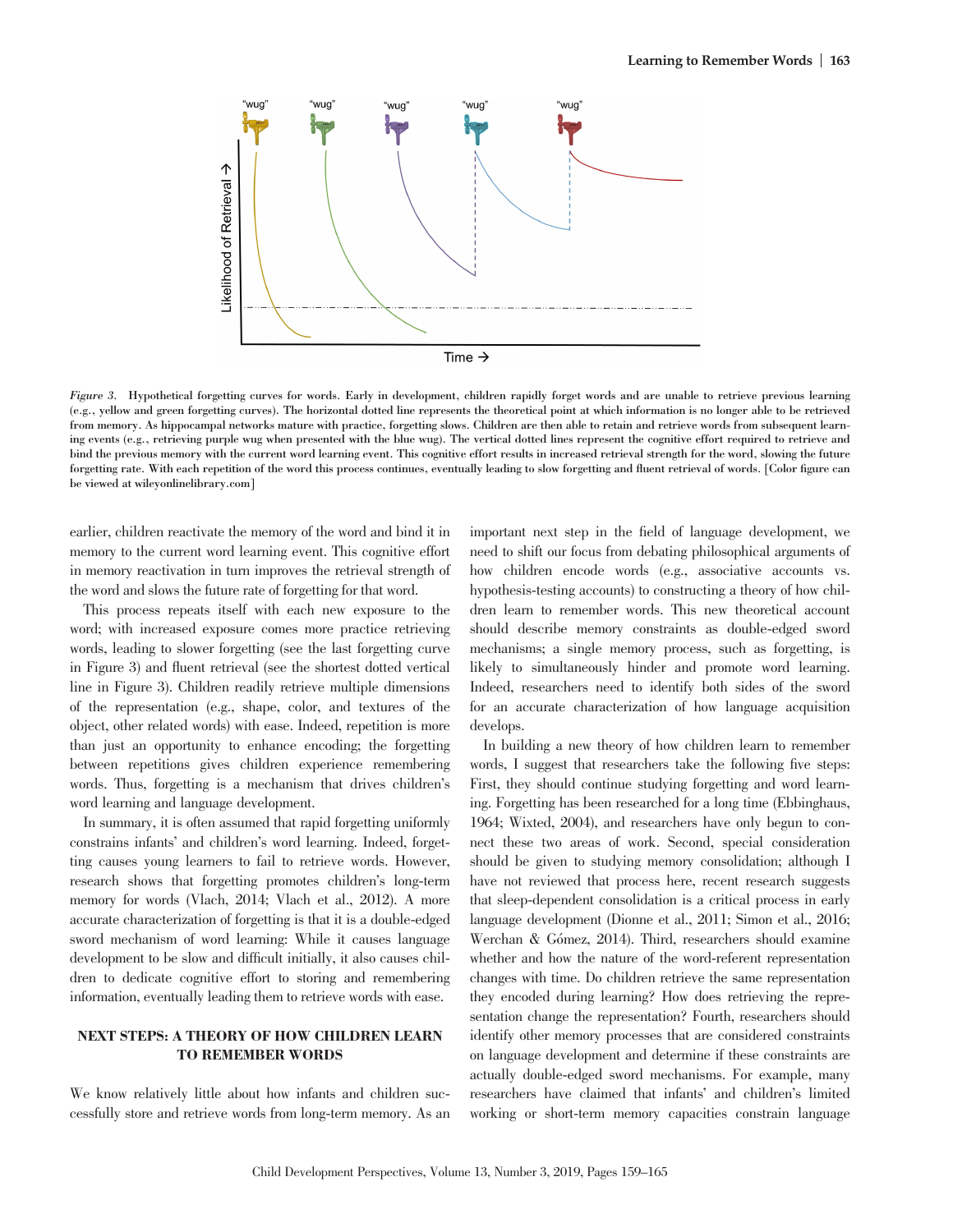learning (Adams & Gathercole, 2000; Gathercole & Baddeley, 2014). However, studies with adult learners suggest possible benefits to having limited working or short-term memory (DeCaro, Thomas, & Beilock, 2008; Gaissmaier, Schooler, & Rieskamp, 2006). Finally, researchers should examine whether findings from laboratory-based tasks scale up to real contexts.

Focusing on memory processes in word learning also affords an opportunity to bridge psychological science with applied settings. Although investigating philosophical arguments about language has generated many theories of language learning, this work has led to very few recommendations for how to teach children language in real contexts. Speech-language pathologists and educators have called for more research on memory and language development because this type of work would be valuable for designing language interventions (Storkel, 2015); many patients and students struggle to retain and retrieve words across time (Sharon et al., 2011; Storkel, 2015; Warren et al., 2016). Indeed, a theory of how children learn to remember words may be the greatest gift language researchers can give practitioners.

#### **REFERENCES**

- Adams, A. M., & Gathercole, S. E. (2000). Limitations in working memory: Implications for language development. International Journal of Language & Communication Disorders, 35, 95–116. [https://doi.](https://doi.org/10.1080/136828200247278) [org/10.1080/136828200247278](https://doi.org/10.1080/136828200247278)
- Barr, R. (2013). Memory constraints on infant learning from picture books, television, and touchscreens. Child Development Perspectives, 7, 205–210.<https://doi.org/10.1111/cdep.12041>
- Bergelson, E., & Swingley, D. (2012). At 6–9 months, human infants know the meanings of many common nouns. Proceedings of the National Academy of Sciences, 109, 3253–3258. [https://doi.org/10.](https://doi.org/10.1073/pnas.1113380109) [1073/pnas.1113380109](https://doi.org/10.1073/pnas.1113380109)
- Bjork, R. A..(1994). Memory and metamemory considerations in the training of human beings. In J. Metcalf & A. P. Shimura (Eds.), Metacognition: Knowing about knowing (pp. 185–205). Cambridge, MA: MIT Press.
- Bjork, R. A., & Bjork, E. L. (1992). A new theory of disuse and an old theory of stimulus fluctuation. In A. Healy, S. Kosslyn, & R. Shiffrin (Eds.), From Learning processes to cognitive processes: Essays in honor of William K. Estes (Vol 2, pp. 35–67). Hillsdale, NJ: Erlbaum.
- Carey, S. (2010). Beyond fast mapping. Language Learning and Development, 6, 184–205.<https://doi.org/10.1080/15475441.2010.484379>
- DeCaro, M. S., Thomas, R. D., & Beilock, S. L. (2008). Individual differences in category learning: Sometimes less working memory capacity is better than more. Cognition, 107, 284–294. [https://doi.org/10.](https://doi.org/10.1016/j.cognition.2007.07.001) [1016/j.cognition.2007.07.001](https://doi.org/10.1016/j.cognition.2007.07.001)
- Dionne, G., Touchette, E., Forget-Dubois, N., Petit, D., Tremblay, R. E., Montplaisir, J. Y., & Boivin, M. (2011). Associations between sleep-wake consolidation and language development in early childhood: A longitudinal twin study. Sleep, 34, 987–995. [https://doi.](https://doi.org/10.5665/SLEEP.114) [org/10.5665/SLEEP.114](https://doi.org/10.5665/SLEEP.114)
- Ebbinghaus, H. (1964). Memory: A contribution to experimental psychology. In H. A. Ruger, C. E. Bussenius, & E. R. Hilgard Trans (Eds.), Publications. (Original work published 1885). New York, NY: Dover.
- Endress, A. D., Nespor, M., & Mehler, J. (2009). Perceptual and memory constraints on language acquisition. Trends in Cognitive Sciences, 13, 348–353. [https://doi.org/10.1016/j.tics.2009.05.005.](https://doi.org/10.1016/j.tics.2009.05.005)
- Escudero, P., Mulak, K. E., & Vlach, H. A. (2016). Infants encode phonetic detail during cross-situational word learning. Frontiers in Psychology, 7, 1419.<https://doi.org/10.3389/fpsyg.2016.01419>
- Fenson, L., Dale, P. S., Reznick, J. S., Bates, E., Thal, D. J., & Pethick, S. J.. (1994). Variability in Early Communicative Development. Monographs of the Society for Research in Child Development, 59 (serial 242), 1–173.<https://doi.org/10.2307/1166093>
- Gaissmaier, W., Schooler, L. J., & Rieskamp, J. (2006). Simple predictions fueled by capacity limitations: When are they successful? Journal of Experimental Psychology: Learning, Memory, and Cognition, 32, 966–982.<https://doi.org/10.1037/0278-7393.32.5.966>
- Gathercole, S. E., & Baddeley, A. D. (2014). Working memory and language. London, England: Psychology Press.
- Gordon, K. R., McGregor, K. K., Waldier, B., Curran, M. K., Gomez, R. L., & Samuelson, L. K. (2016). Preschool children's memory for word forms remains stable over several days, but gradually decreases after 6 months. Frontiers in Psychology, 7, 1–15. <https://doi.org/10.3389/fpsyg.2016.01439>
- Horst, J. S. (2013). Context and repetition in word learning. Frontiers in Psychology, 4, 1–11.<https://doi.org/10.3389/fpsyg.2013.00149>
- Horst, J. S., Parsons, K. L., & Bryan, N. M. (2011). Get the story straight: Contextual repetition promotes word learning from storybooks. Frontiers in Psychology, 2, 1–11. [https://doi.org/10.3389/fpsyg.](https://doi.org/10.3389/fpsyg.2011.00017) [2011.00017](https://doi.org/10.3389/fpsyg.2011.00017)
- Horst, J. S., & Samuelson, L. K. (2008). Fast mapping but poor retention by 24-month-old infants. Infancy, 13, 128–157. [https://doi.org/10.](https://doi.org/10.1080/15250000701795598) [1080/15250000701795598](https://doi.org/10.1080/15250000701795598)
- Kalashnikova, M., Mattock, K., & Monaghan, P. (2016). Flexible use of mutual exclusivity in word learning. Language Learning and Development, 12, 79–91.<https://doi.org/10.1080/15475441.2015.1023443>
- Karaman, F., & Hay, J. F. (2018). The longevity of statistical learning: When infant memory decays, isolated words come to the rescue. Journal of Experimental Psychology: Learning, Memory, and Cognition, 44, 221–232.<https://doi.org/10.1037/xlm0000448>
- Krogh, L., Vlach, H. A., & Johnson, S. P. (2013). Statistical learning in development: Flexible yet constrained. Frontiers in Psychology, 3, 598.<https://doi.org/10.3389/fpsyg.2012.00598>
- Markman, E. M. (1991). Categorization and naming in children: Problems of induction. Cambridge, MA: MIT Press.
- Pyc, M. A., & Rawson, K. A. (2009). Testing the retrieval effort hypothesis: Does greater difficulty correctly recalling information lead to higher levels of memory? Journal of Memory and Language, 60, 437–447.<https://doi.org/10.1016/j.jml.2009.01.004>
- Quine, W. V. O. (1960). Word and object. Cambridge, MA: MIT Press.
- Rovee-Collier, C., & Cuevas, K. (2008). The development of infant memory. In M. Courage & N. Cowan (Eds.), The development of memory in infancy and childhood (pp. 23–54). London, England: Psychology Press.
- Sharon, T., Moscovitch, M., & Gilboa, A. (2011). Rapid neocortical acquisition of long-term arbitrary associations independent of the hippocampus. Proceedings of the National Academy of Sciences, 108, 1146–1151.<https://doi.org/10.1073/pnas.1005238108>
- Simon, K. N., Werchan, D., Goldstein, M. R., Sweeney, L., Bootzin, R. R., Nadel, L., & Gómez, R. L. (2016). Sleep confers a benefit for retention of statistical language learning in 6.5 month old infants. Brain and Language, 167, 3–12. [https://doi.org/10.1016/j.bandl.](https://doi.org/10.1016/j.bandl.2016.05.002) [2016.05.002](https://doi.org/10.1016/j.bandl.2016.05.002)